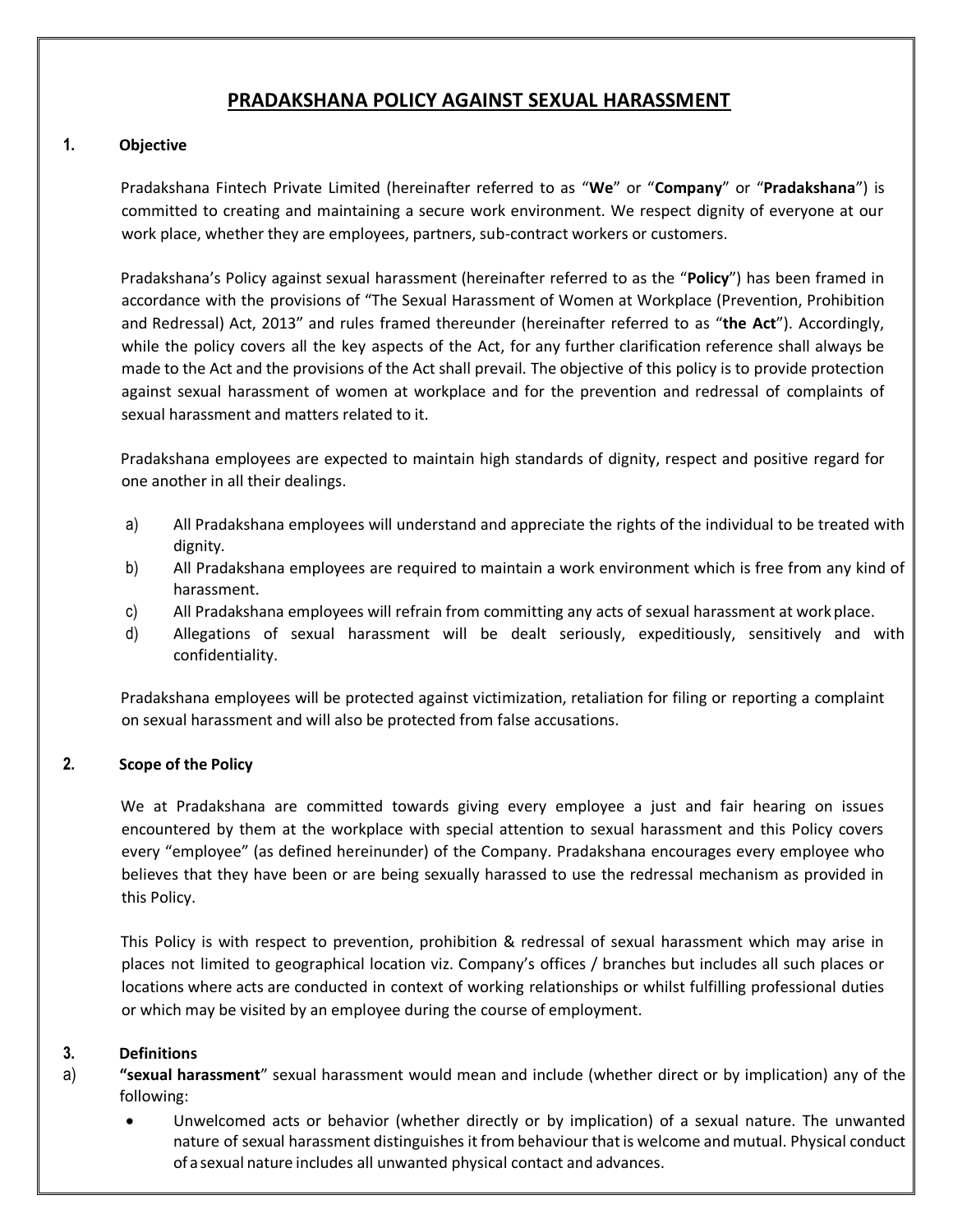- Verbal forms of sexual harassment include unwelcome innuendoes, suggestions and hints, sexual advances, comments with sexual overtones, objectionable sex-related jokes or insults or unwelcome graphic comments about a person's body made in their presence or directed towardthem.
- Non-verbal forms of sexual harassment include unwelcome gestures, indecent exposure, and the unwelcome display of sexually explicit pictures and objects in anymedia.
- Any other unwelcome physical, verbal or non-verbal conduct of sexual nature or inappropriate inquiries, and unwelcome whistling directed towards an aggrieved woman.
- The following circumstances, among other(s), if it occurs or is present in relation to or connected with any act or behaviour of sexual harassment, as defined above, may also amount to sexual harassment:
	- $\triangleright$  implied or explicit promise of preferential treatment at work; or
	- $\triangleright$  implied or explicit threat of detrimental treatment at work; or
	- $\triangleright$  implied or explicit threat about present or future employment status; or
	- $\triangleright$  interference with work or creation of an intimidating or offensive work environment; or
	- $\triangleright$  Humiliating treatment likely to affect health, safety or self-esteem.

In addition to the instances mentioned hereinabove, any other acts or behaviour, which outrages the modesty of a woman, will be considered as sexual harassment. However, sexual harassment does not refer to occasional compliments of a socially acceptable nature.

- b) "**Aggrieved woman**" means in relation to a workplace, a woman, of any age, whether employed or not, who alleges to have been subjected to any act of sexual harassment by the respondent and includes contractual, temporary,visitors.
- c) "**Respondent**" means a person against whom a complaint of sexual harassment has been made by the aggrieved woman.
- d) **"Employee"** means a person employed at the workplace, for any work on regular, temporary, ad-hoc or daily wage basis, either directly or through an agent, including a contractor, with or without the knowledge of Pradakshana, whether for remuneration or not, or working on a voluntary basis or otherwise, whether the terms of employment are express or implied and includes a coworker, a contract worker, probationer, trainee, apprentice or by any other such name.
- e) "**Internal Complaints Committee (ICC)**" means a committee constituted by Pradakshana as per this Policy.

# **4. Internal Complaints Committee(ICC)**

Pradakshana has instituted an Internal Complaint Committee for redressal of sexual harassment complaint that may be received from an aggrieved woman and for ensuring time bound treatment of such complaints. The investigation shall be carried out by ICC constituted for this purpose.

The ICC shall be constituted in the following manner in terms of the Act:

- A woman employee employed at a senior level amongst the employees who shall act as the Presiding Officer;
- Not less than 2 members from amongst employees preferably committed to the cause of women **OR**  who have had experience in social work **OR** have legal knowledge; and
- One member shall be from amongst non-governmental organizations (NGOs) **OR** associations committed to the cause of women **OR** a person familiar with the issues relating to sexual harassment.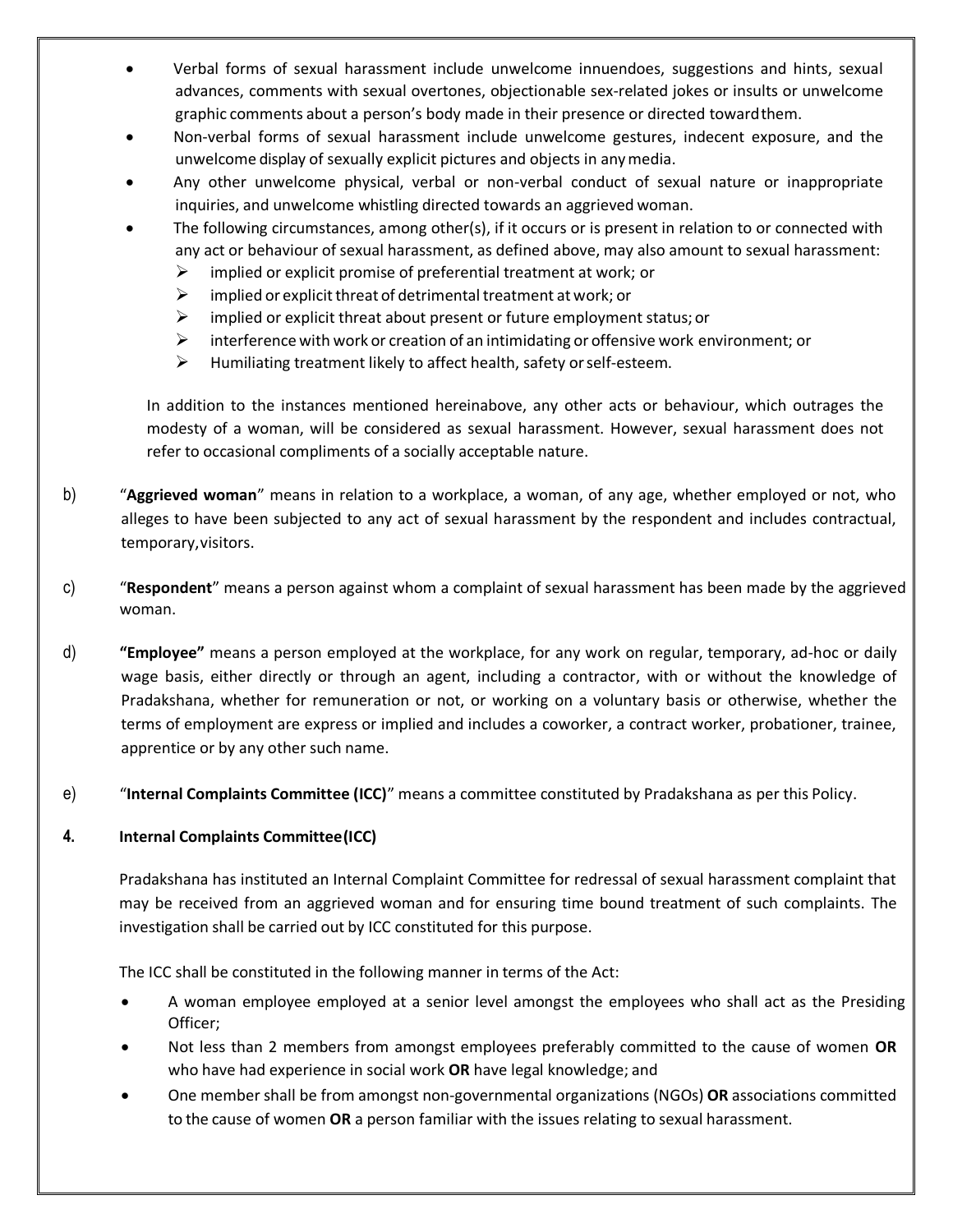The Presiding Officer and every member of the ICC shall hold office for such period, not exceeding 3 (three) years, from the date of their nomination by Pradakshana.

The names and details of the members of the ICC appointed by Pradakshana in line with the requirements specified in Clause 4 above are listed as follows:

| S.No. | <b>Nam</b>    | <b>Designation</b> | <b>Contact Details</b>  |
|-------|---------------|--------------------|-------------------------|
|       |               |                    |                         |
|       | Shanthi       | Presiding officer  | shanthi@pradakshana.com |
|       | Sathish Ranga | Member             | sathishranga@gmail.com  |
| 3.    | Pramod Kumar  | Member             | pamod@pradakshana.com   |
| 4.    | K.Bhanu Kumar | Member from NGO    | sceedbhongir@gmail.com  |

## **Duties and Responsibilities of ICC**:

The ICC constituted by Pradakshana shall be responsible for the following actions:

- a) receiving complaints of sexual harassment at the workplace;
- b) initiating and conducting inquiry as per the established procedure;
- c) submitting findings and recommendations of inquiries;
- d) coordinating with the Board in implementing appropriate action;
- e) maintaining strict confidentiality throughout the process as per established guidelines; and
- f) submitting annual reports in the prescribed format.

## **5. Complaint Redressal Mechanism**

## **Filing and manner of complaint:**

- a) If the aggrieved woman believes that she has been subjected to sexual harassment, then the complaint/grievance should be promptly reported to the ICC within 3 (three) months from the date of incident or last incident in case she is subject to series of incidents.
- b) At the time of filing the complaint, the aggrieved woman shall submit to the ICC, 6 (six) copies of the complaint along with supporting documents, names and addresses of the witnesses.
- c) In the event, such complaint cannot be made in writing, the Presiding Officer or any member of the ICC shall render all reasonable assistance to the aggrieved woman for making the complaint inwriting.
- d) The complaint / grievance can also be made by the legal heir, relative, friend, co-worker, or any person having knowledge of the incident under prior written consent from the aggrieved woman, where the aggrieved woman

is unable to make a complaint on account of her physical or mental incapacity. The complaint / grievance can also be reported to any of the following:

- Reporting Supervisor
- Human Resource (HR) Head
- e) If the complaint has been made to the reporting supervisor or HR head, they are obligated to report it to the ICC while maintainingconfidentiality.
- f) ICC on receiving the complaint / grievance, if required, may ask the aggrieved woman to furnish additional information about the alleged harassment.
- g) ICC shall send one of the copies received from the aggrieved woman to the accused within a period of 7 (seven) working days.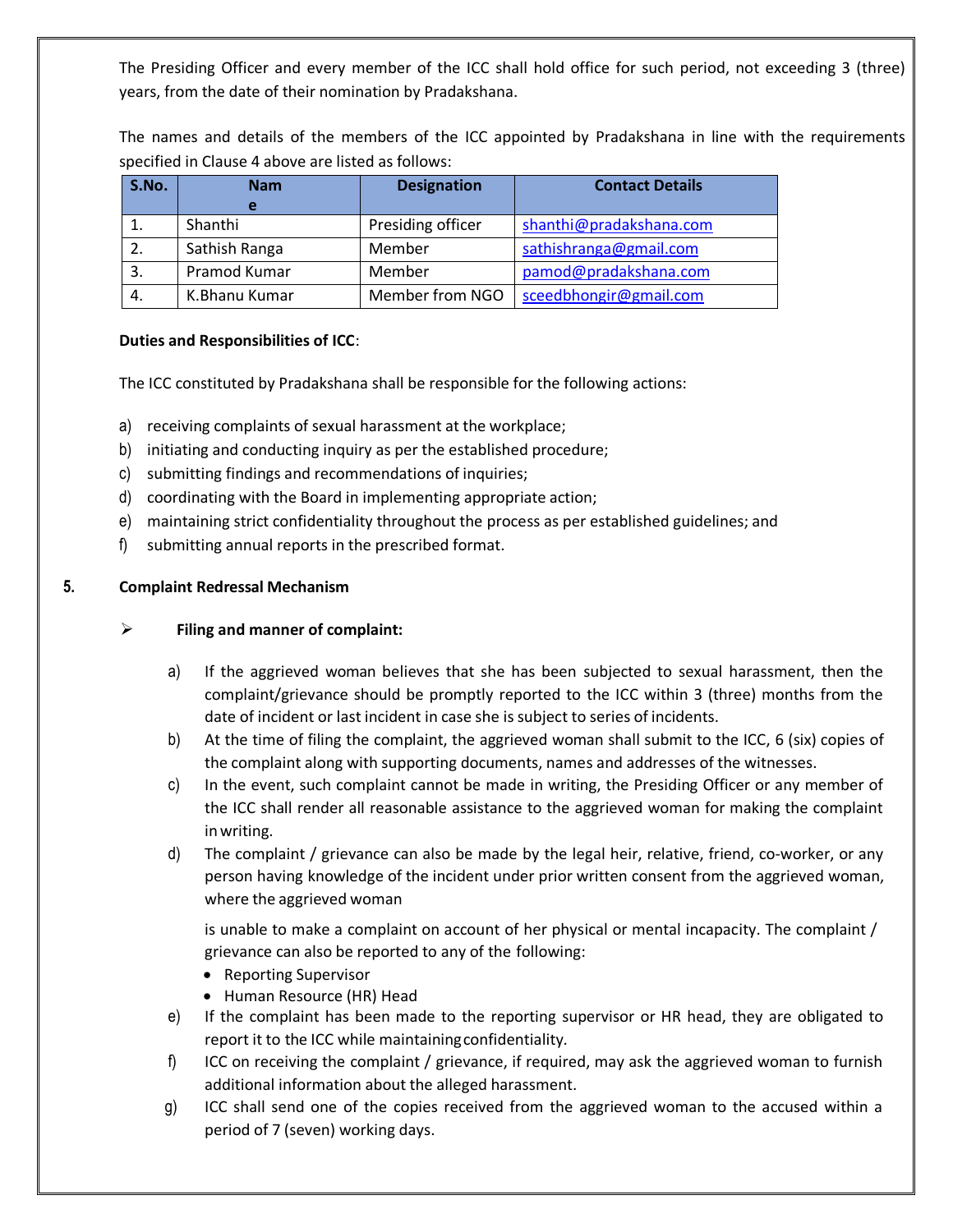- h) The respondent shall file a reply to the complaint along with a list of documents and the names and addresses of the witnesses within a period not exceeding 10 (ten) working days from the date ofreceipt of the documents.
- i) ICC will hold a meeting with the aggrieved woman within 5 (five) working days of the receipt of the response from the respondent.

Wherever applicable, Pradakshana ensures that all the complaints of harassment are dealt with speedily, discreetly and as close as possible to the point of origin.

## **Resolution procedure through conciliation**

- a) Before initiating the inquiry for any complaint / grievance of sexual harassment, the ICC may at the request of the aggrieved woman, take steps to settle the matter between her and the respondent through conciliation, provided no monetary settlement shall be made as a basis of such conciliation.
- b) Where upon conciliation, the parties agree to settle the matter, ICC shall record the settlement so arrived and forward the same to the management of the Company for taking recommended actions. No furtherinquiry shall be conducted by the ICC in the event a settlement is arrived.
- c) However, in the event the aggrieved woman informs the ICC that any term or condition of the settlement arrived has not been complied with by the respondent, the ICC shall proceed to make an inquiry into the complaint.

## **Resolution procedure through formal inquiry**

- a) If the complaint / grievance of sexual harassment is not resorted through conciliation or no request for conciliation is made by the aggrieved woman in first place, ICC will initiate inquiry under strict confidence and in prompt and impartial manner.
- b) ICC will thoroughly inquire the complaint / grievance and will take the appropriate course of action.
- c) Any victimization of, or retaliation against, the complainant or any Pradakshana employee who gives evidence regarding sexual harassment will be subject to disciplinary action up to and including termination of his/her employment.
- d) ICC shall have the right to terminate the inquiry proceedings or to give an ex-parte decision on the complaint, if the complainant or the respondent fails, without sufficient cause, to present herself or himself for 3 (three) consecutive hearings convened by the Presiding Officer. However, such termination or ex-parte order may not be passed without giving a notice in writing, 15 (fifteen) days in advance, to the partyconcerned.

# **Inquiry report**

- a) On the completion of an inquiry, ICC shall provide a report of its findings to the management of the Company within a period of 10 (ten) days from the date of completion of the inquiry and such report shall be made available to the concerned parties.
- b) Where the ICC arrives at the conclusion that the allegation against the respondent has not been proved, it shall recommend to the management of the Company that no action is required to be taken in thematter.
- c) Where the ICC arrives at the conclusion that the allegation against the respondent has been proved, it shall recommend to the management of the Company the following-